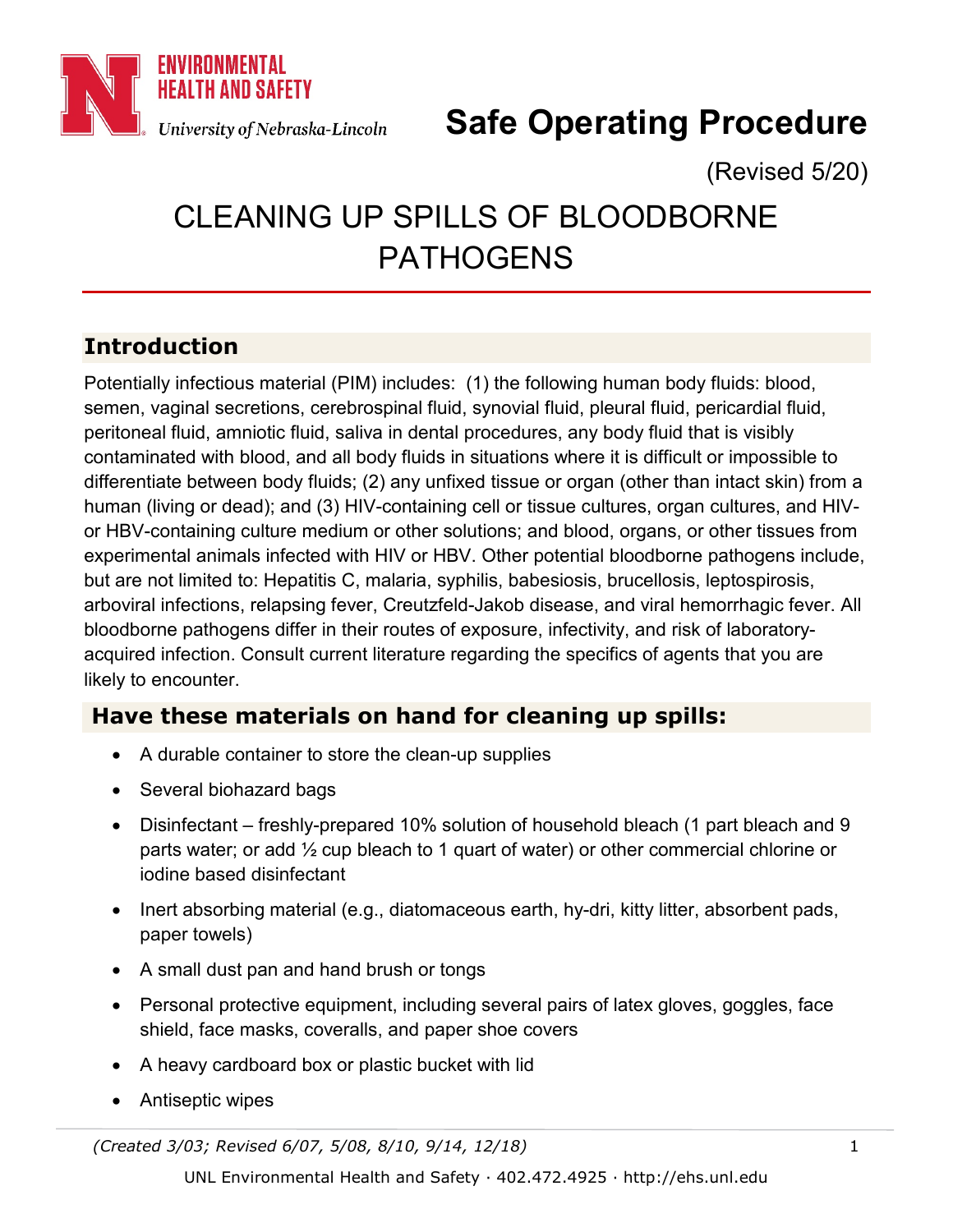

## **Clean up procedures for a spill of blood or PIM:**

- If blood or PIM has spilled directly onto you, it should be thoroughly washed off as soon as possible. If the material has spilled on your clothing and soaked through so that there is skin contact, the clothes must be removed. Following removal, wash those areas where exposure is evident, even to the point of taking a shower. If blood or PIM has come into contact with any of the mucous membranes (eyes, nose, lips) they need to be thoroughly rinsed **(at least 10 minutes of running water)**. If there is contact with open wounds or cracks in the skin, there is a risk of exposure. Immediately and thoroughly wash with soap and water. These occurrences are considered to be a potential exposure incident and it is important to follow the procedures outlined in the UNL Bloodborne Pathogen Exposure Control Plan.
- When clean up involves blood or PIM on equipment or floor surfaces, you should first delineate and mark the spill area so that others do not inadvertently enter the area until clean-up is complete.
- If assistance is needed because the spill is unusually large, it involves additional hazards, or clean-up materials are not available, contact EHS at 402-472-4925 or the campus operator at '0' for assistance.
- Don personal protective equipment before beginning clean up. Minimal PPE consists of gloves, goggles, mask or chin length face shield, and impervious coveralls or other outer garment.

### **For small spills, (less than 8 ounces or 250 mL)**

- Gently place absorbent material (i.e., paper towels) over the spill.
- If using a powdered absorbent, allow it to fully absorb and use a paper towel to compress the absorbent to ensure no liquid remains.
- Cover with appropriate disinfectant (i.e., freshly prepared 10% bleach). Pour disinfectant slowly to minimize aerosols. See EHS SOP, *Chemical Disinfectants for Biohazardous Materials*.
- Allow disinfectant to soak area for 20 minutes.
- Using tongs to remove contaminated sharps (i.e., broken glass) from the spilled material and place in a rigid, puncture and leak proof container, if necessary.
- Carefully place the absorbent material into a biohazard bag. Secondarily contain biohazard bag to ensure any leaks are contained.
- Clean spill area again with disinfectant and add materials to biohazard bag.